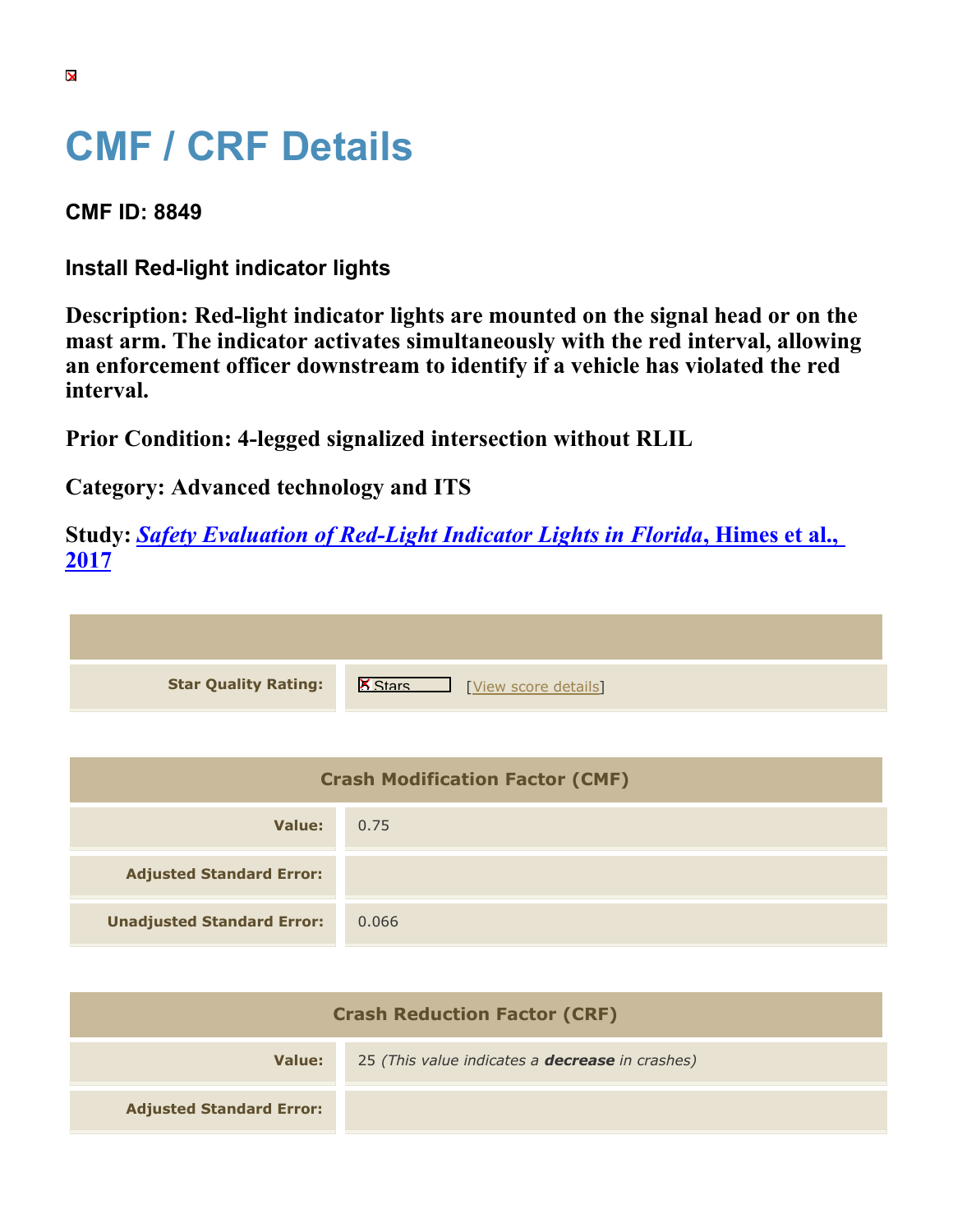| <b>Applicability</b>       |               |
|----------------------------|---------------|
| <b>Crash Type:</b>         | Other         |
| <b>Crash Severity:</b>     | All           |
| <b>Roadway Types:</b>      | Not specified |
| <b>Number of Lanes:</b>    |               |
| <b>Road Division Type:</b> |               |
| <b>Speed Limit:</b>        |               |
| <b>Area Type:</b>          | Not specified |
| <b>Traffic Volume:</b>     |               |
| <b>Time of Day:</b>        | All           |

## *If countermeasure is intersection-based*

| <b>Intersection Type:</b>         | Roadway/roadway (not interchange related)         |
|-----------------------------------|---------------------------------------------------|
| <b>Intersection Geometry:</b>     | 4-leg                                             |
| <b>Traffic Control:</b>           | Signalized                                        |
| <b>Major Road Traffic Volume:</b> | 5900 to 80500 Annual Average Daily Traffic (AADT) |
| <b>Minor Road Traffic Volume:</b> | 845 to 62666 Annual Average Daily Traffic (AADT)  |

| <b>Development Details</b>      |              |
|---------------------------------|--------------|
| <b>Date Range of Data Used:</b> | 2003 to 2012 |
| <b>Municipality:</b>            | District 5   |
| State:                          | FL.          |